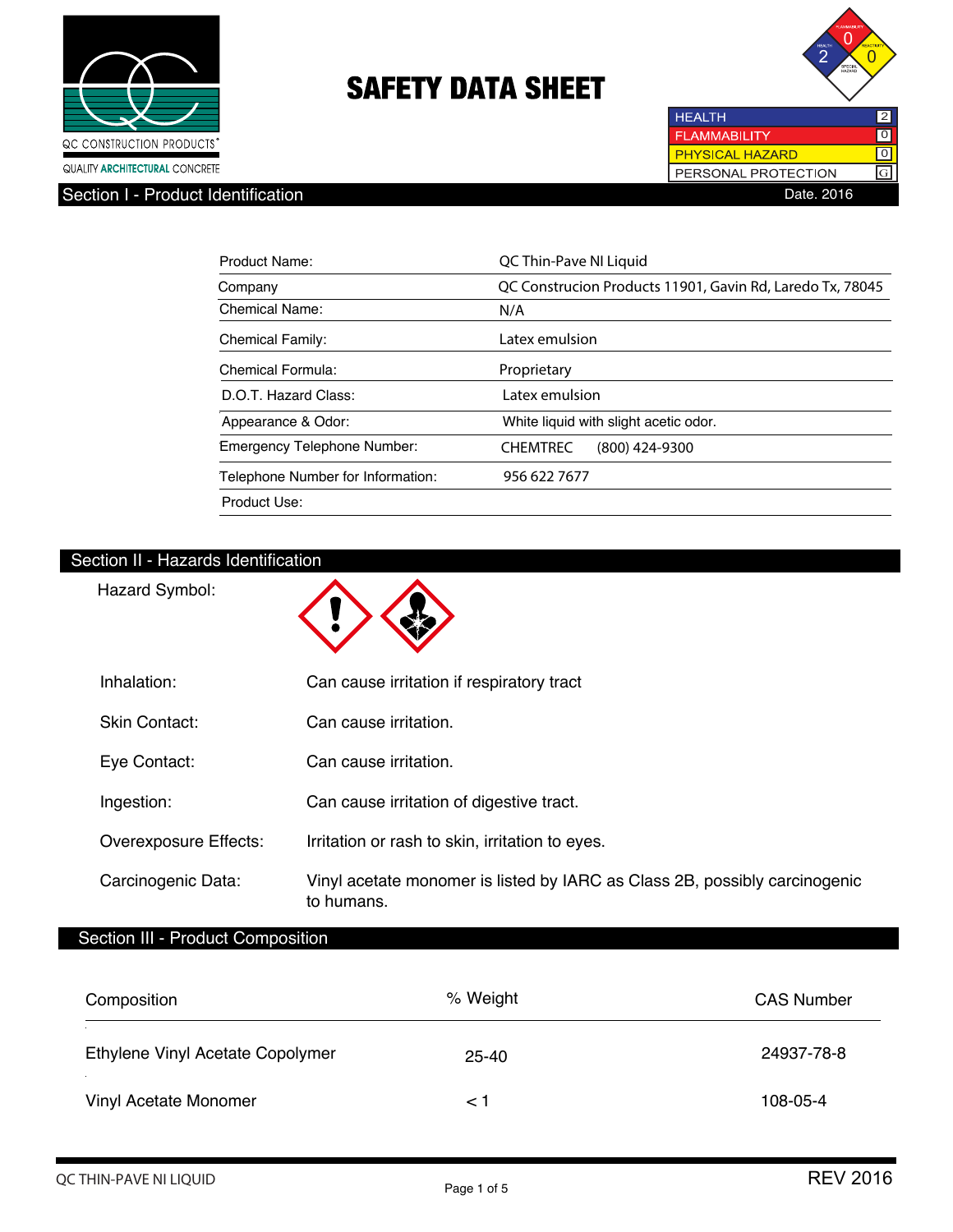# Section IV - First Aid Measures

Get medical attention if irritation or other symptoms occur. Before seeking medical attention remove contaminated clothing and shoes. Take a copy of the Safety Data Sheet when going for medical treatment.

Inhalation: If inhaled as aerosol, remove to fresh air. No special measures required.

Skin: If contact with skin, immediately flush skin with plenty of water for at least 15 min. Wash with soap and water.

Eyes: If contact with eyes, immediately hold eyelids apart and flush with plenty of water for at least 15 min. Swallowing: For ingestion, if conscious, give several glasses of water but do not induce vomiting. If vomiting does occur, give additional fluids.

### Section V - Fire Fighting Measure

| Flash Point:                           | N/A                                                                                                    |
|----------------------------------------|--------------------------------------------------------------------------------------------------------|
| <b>Flammable Limits:</b>               | N/A                                                                                                    |
| <b>Firefighting Media:</b>             | Water, dry chemical, and carbon dioxide.                                                               |
| <b>Firefighting Procedure:</b>         | N/A                                                                                                    |
| <b>Special Firefighting Procedure:</b> | Firefighters should wear self-contained breathing apparatus to<br>avoid inhalation of smoke or vapors. |
| <b>Unusual Fire Hazards:</b>           | <b>None</b>                                                                                            |

#### Section VI - Accidental Release Measures

Use appropriate protective equipment. Avoid contact with material. Dampen material with water to control dusting. Scoop up and transfer to appropriate container for disposal. Flush spill area with water.

#### Section VII - Handling and Storage

Precautions for safe handling: Spilled substance increases risk of slipping. Precautions against fire and explosion: No special precautions against fire and explosion required.

#### Storage

Conditions for storage rooms and vessels: **Protect against frost.** Protect against frost. Advice for storage of incompatible materials: Not applicable. Further information for storage: Not applicable. Minimum temperature allowed during storage and transportation:  $0 °C (32 °F)$ 

# Section VIII - Exposure Controls / Personal Protection

Personal Protection Equipment**SAFETY** Respiratory protection: Not necessary Hand protection: Rubber gloves Special: N/A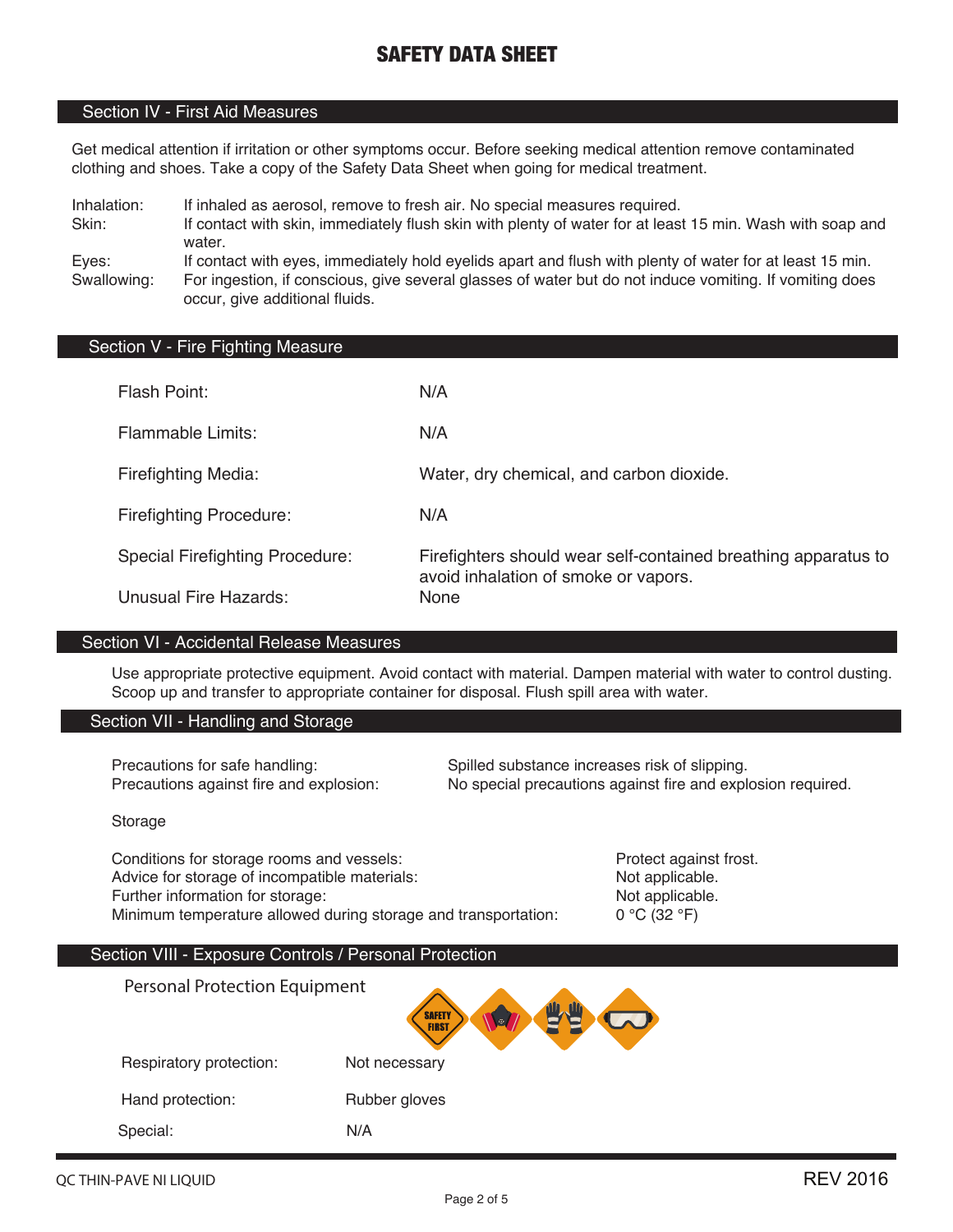### Section VIII - Exposure Controls / Personal Protection

| Eye protection: |
|-----------------|
|                 |

**Chemical safety goggles** 

**Other protective clothing or** 

**equipment: Protective clothing to cover exposed areas of arms, legs and torso**

**Avoid contact with eyes, skin and clothing. Do not eat or drink when handling. Wash thoroughly after handling.**

| Section IX - Physical and Chemical Properties |                                     |
|-----------------------------------------------|-------------------------------------|
| Physical state / form:                        | Liquid                              |
| Colour:                                       | White                               |
| Odour:                                        | Weak                                |
| Boiling point / boiling range:                | Approx. 100 °C (212 °F) at 1013 hPa |
| Flash point:                                  | Not applicable                      |
| Ignition temperature:                         | Not applicable                      |
| Lower explosion limit (LEL):                  | Not applicable                      |
| *Further Information                          |                                     |
| <b>VOC</b>                                    | $<$ 1.5 gr/lt                       |
| Section X - Reactivity / Estability           |                                     |
|                                               |                                     |

**If stored and handled in accordance with standard industrial practices no hazardous reactions are known.**

| Conditions to avoid:              | None known.                                                                            |
|-----------------------------------|----------------------------------------------------------------------------------------|
| Materials to avoid:               | None known.                                                                            |
| Hazardous decomposition products: | If stored and handled properly: none known . At increased temperature: acetic<br>acid. |
| Further information:              | Hazardous polymerization cannot occur.                                                 |

# Section XI - Toxicological Information

**Data derived for the product as a whole are of higher priority than data for single ingredients. Assessment:** 

Based on the available data acute toxic effects are not expected after single oral exposure.

**Based on the available data a clinically relevant skin irritation hazard is not expected.**

**Based on the available data a clinically relevant eye irritation hazard is not expected.**

Based on known data a significant mutagenic potential may be excluded.

**For this endpoint no toxicological test data is available for the whole product.**

# Section XII - Ecological Information

No expected damaging effects to aquatic organisms. According to current knowledge adverse effects on water purification plants **are not expected.**

Polymer component: Not readily biodegradable. Elimination by adsorption to activated sludge. Separation by flocculation is possible.

# Section XIII - Disposal Considerations

| Product disposal<br>Recommendation:      | Dispose of according to regulations by incineration in a special waste incinerator. Small quantities may<br>be disposed of by incineration in an approved facility. Observe local/state/federal regulations. |
|------------------------------------------|--------------------------------------------------------------------------------------------------------------------------------------------------------------------------------------------------------------|
| Packaging disposal                       |                                                                                                                                                                                                              |
| Recommendation:                          | Completely discharge containers (no tear drops, no powder rest, scraped carefully). Containers may be<br>recycled or re-used.                                                                                |
| Observe local/state/federal regulations. |                                                                                                                                                                                                              |
| Recommended cleaning agent: water        |                                                                                                                                                                                                              |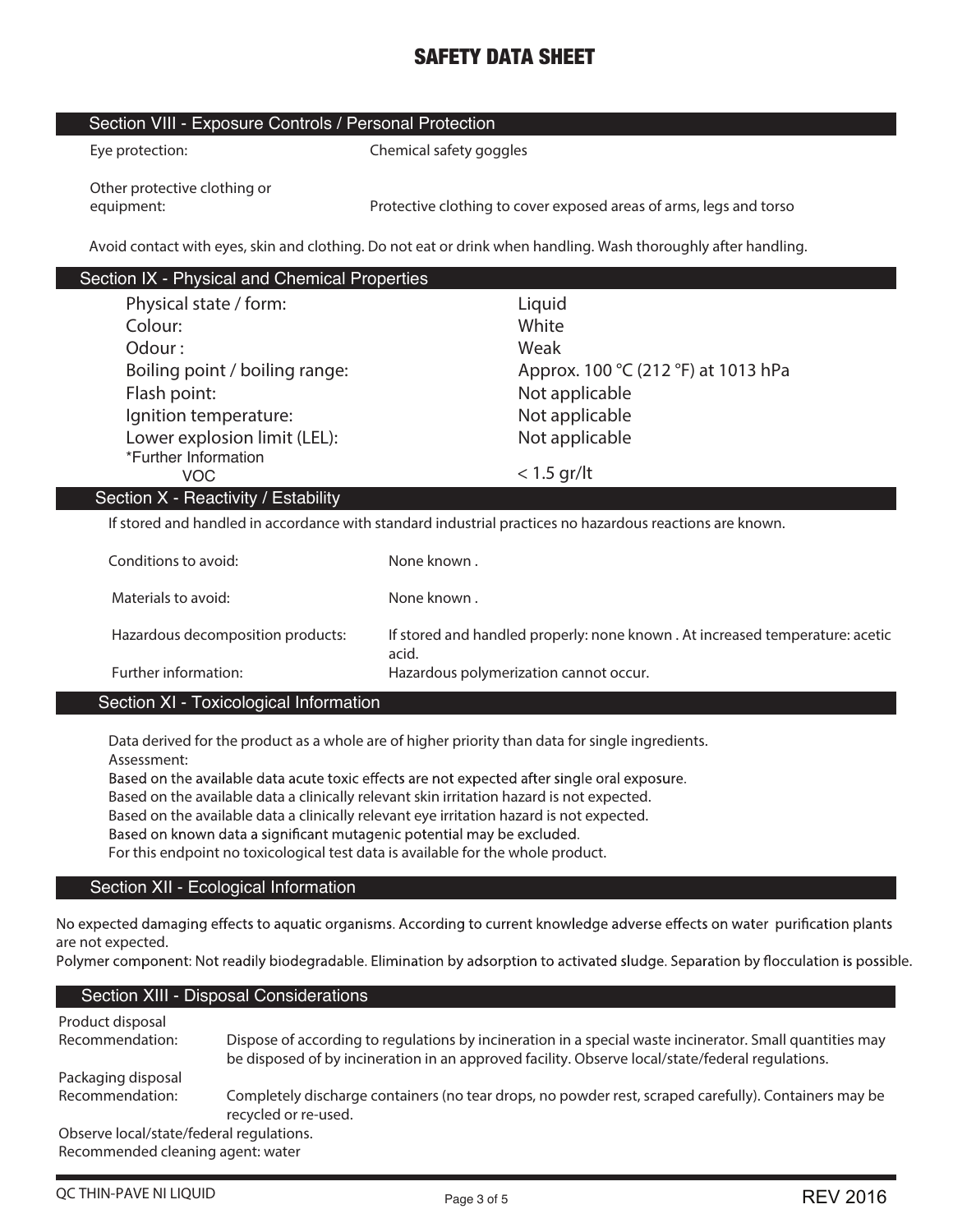# Section XIV - Transportation / Shipping Data

CFR / DOT: Not Regulated

TDG: Not Regulated

IMDG: Not Regulated

# Section XV - Regulatory Information

### **TSCA inventory status and TSCA information:**

This material or its components are listed on or are in compliance with the requirements of the TSCA Chemical Substance Inventory.

### **TSCA 12(b) Export Notification**:

This material does not contain any TSCA 12(b) regulated chemicals.

#### **CERCLA Regulated Chemicals:**

This material does not contain any CERCLA regulated chemicals.

#### **SARA 302 EHS Chemicals:**

This material does not contain any SARA extremely hazardous substances.

#### **SARA 313 Chemicals:**

This material does not contain any SARA 313 chemicals above de minimus levels.

# Section XVI - Other Information

This SDS, meets the requirements of the Federal OSHA Hazard Communication Standard (29 CFR 1910.1200). This product has been classified according to the hazard criteria of the Controlled Products Regulations (CPR) and the SDS contains all of the information required by the CPR. This information relates to the specific material designated and may not be valid for such material used in combination with any other materials or in any process. Such information is to the best of our knowledge and belief accurate and reliable as of the date compiled. However, no representation, warranty or guarantee expressed or implied, is made as to its accuracy, reliability or completeness. It is the user's responsibility to satisfy himself as to the suitability and completeness of such information for his own particular use. We do not accept liability for any loss or damage that may occur from the use of this information. Nothing herein shall be construed as a recommendation for uses which infringe valid patents or as extending a license under valid patents. This SDS provides selected regulatory information on this product, including its components. This is not intended to include all regulations. It is the responsibility of the user to know and comply with all applicable rules, regulations and laws relating to the product being used.